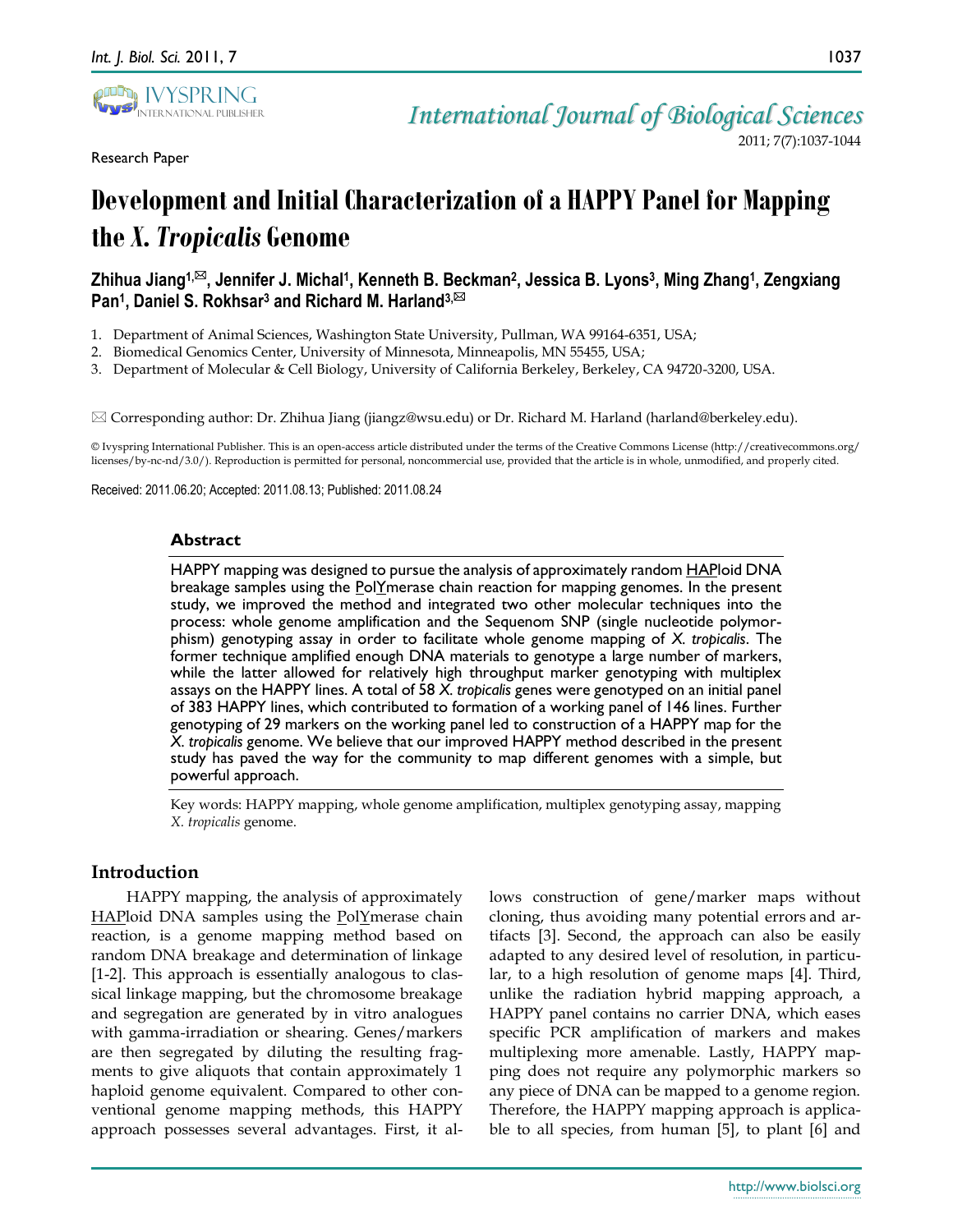even to unicellular eukaryotes [7].

However, such a simple and powerful HAPPY mapping method has not yet come into general use even though it was developed by Dear and Cook as early as 1989. Up to date, only eight maps have been generated using the HAPPY approach and all of them were contributed by the inventors' group [1-8]. The bottleneck of the method as far as we can see, is the lack of faithful amplification of the whole DNA that provides enough material for genotyping a large number of markers. It seems that this problem should be now overcome by using a well-developed whole genome amplification method, termed multiple displacement amplification (MDA) [9]. MDA can yield about 20 – 30 ug of product from as few as  $1 - 10$ copies of genomic DNA. In comparison to other whole genome amplification methods, MDA provides the most reliable genotypes, highest call rates, best genomic coverage, and lowest amplification bias [10]. Therefore, improving the HAPPY approach by solving the bottleneck will help promote its application in genome mapping of many species.

Amphibians have been used since the 19th century as vertebrate models for investigating many important aspects of biological sciences [11]. In particular, the study of amphibian embryogenesis has provided important insight into the mechanisms of vertebrate development [12]. In order to meet the *Xenopus* research community's needs, the National Institutes of Health *Xenopus* Initiative is supporting the development of genetic and genomic resources, such as (1) complementary deoxyribonucleic acid (cDNA) libraries and expressed sequence tag (EST) sequences, (2) UniGene clusters, (3) full-insert cDNA sequences, (4) a genetic map, (5) genomic libraries, (6) a physical map, (7) genome sequence, (8) microarrays, (9) mutagenesis and phenotyping, and (10) bioinformatics [13-14]. While genomic resources for *X. tropicalis* have advanced significantly in recent years as described above, tough challenges lie ahead, especially with respect to high-quality assembly of the whole genome for the species. The Department of Energy's Joint Genome Institute produced about 1.33 Gbp of high quality DNA sequences using a seventh-generation inbred Nigerian female [15], but these sequences need to be accurately ordered on 10 chromosomes. Here we present our pilot study to demonstrate the feasibility of the HAPPY approach for construction of whole genome maps as reference for a high quality chromosome-based long-range assembly in *X. tropicalis*.

## **Materials and Methods**

*Animals, Blood Sampling and Cell Preparation.*

Development of a HAPPY panel for genome mapping of *X. tropicalis* was carried out by following a protocol developed by Dear and colleagues [5] for construction of a high resolution metric HAPPY map of human chromosome 14, but with modifications. A blood sample from an inbred F10 Nigerian *X. tropicalis* animal was collected into 0.9X SSC (sodium chloride-sodium citrate buffer) on ice. After collection, the blood cells were resuspended by inverting the tube, and counted using a "Bright Line" Hemocytometer (Hausser Scientific, Horsham, PA). The suspension was then centrifuged at  $453 \times g$  for 3 minutes at  $4^{\circ}$ C in a tabletop centrifuge, the supernatant was poured off, and the cells were resuspended in PBSG (Phosphate-Buffered Saline  $+1\%$  glucose) in aliquots at 6 x  $10<sup>5</sup>$  cells/mL and  $5 \times 10<sup>6</sup>$  cells/mL, the latter being for high-density controls. Each cell suspension was mixed 1:1 with PBSG + 2% agarose (kept at  $37^{\circ}$ C in a water bath), for final concentrations of  $3 \times 10^5$ cells/mL and 2.5 x 10<sup>6</sup> cells/mL, respectively, in PBSG + 1% agarose. These mixtures were taken up into approximately 46 or 20 (high density controls)  $100 \mu L$ calibrated glass pipets (VWR International) and cooled to 4°C. Each set of "agarose strings" was allowed to fall by gravity into 150 mL of lysis solution (10 mM Tris-Cl, 1mM EDTA, 1% lithium dodecyl sulfate, pH 7.5) and incubated on a rotator at  $4^{\circ}$ C. The lysis solution was replaced after intervals of 15 minutes, 30 minutes, 3 hourly intervals, and overnight, and the strings were stored in lysis buffer at  $4^{\circ}C$ until use.

*Pulsed Field Electrophoresis and DNA Fragmentation.* The DNA contained in the cell-agarose strings was separated in a 0.8% chromosomal grade agarose gel under 1X TAE buffer. The cell-agarose strings were cut to fit the length of an electrophoresis well with a razor blade, placed into the well with a spatula and pressed to front of the well such that less than 90% of the height of the well was occupied. The sample plugs were finally sealed into the well with 0.8% low melt agarose in 1X TAE. The electrophoresis was performed using CHEF-DR III Pulsed Field Electrophoresis System (Bio-Rad, Hercules, CA) using *S. pombe* chromosomes (New England Biolabs, Ipswich, MA) as molecular ladder. The gel was run at  $14^{\circ}$ C and  $3V$  cm<sup>-1</sup> in three blocks: Block 1) 24h with a  $96^{\circ}$  reorientation angle and 1200 sec switch time; Block 2) 24h with a  $100^{\circ}$  reorientation angle and  $1500$  sec switch time; and Block 3) 24h with a  $106\degree$  reorientation angle and 1800 sec switch time. After electrophoresis was completed, the sides of gel containing yeast standards and high concentration of DNA fragments were excised and stained with ethidium bromide and visualized with UV light. The gel was then placed in a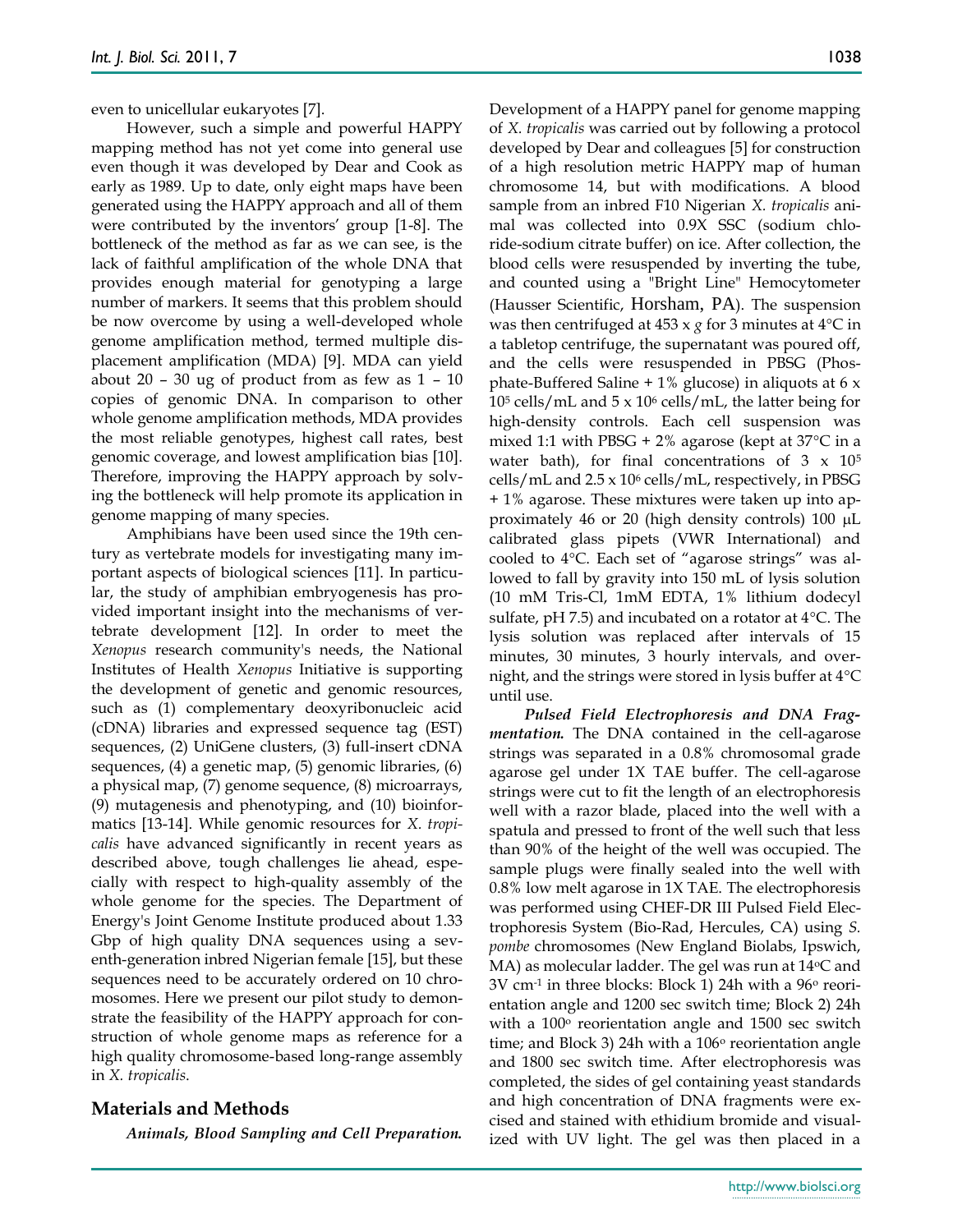DNA-free environment. A total of 383 plugs were collected with capillary tubes across the gel lane at sizes ranging from  $\sim 0.5$  Mb to  $\sim 6$  Mb. In addition, 7 plugs of agarose were also collected from locations outside of the running lane and were used as controls.

*Whole Genome Amplification (WGA) and DNA Measurement.* Each plug was then transferred to an individual PCR tube and the first round of WGA was performed using the illustra™ GenomiPhi V2 DNA Amplification Kit (GE Healthcare Lifesciences, Piscataway, NJ). Briefly, 9 µL of sample buffer was added to each agarose plug and DNA was denatured by heating to 95 $\degree$ C for 3 min, followed by cooling to 4 $\degree$ C on ice. Next, 9 µL of reaction buffer was mixed with 1 µL of enzyme mix on ice and added to the cooled sample. Amplification was performed by incubating the sample at  $30^{\circ}$ C for 2 h, after which time the reaction was terminated by heating to  $65^{\circ}$ C for 10 min, followed by cooling to  $4^{\circ}$ C. The second round of WGA was accomplished by taking 1 µl of amplified DNA from the first WGA round and repeating each step as described above. Samples from the second round of WGA were purified by ethanol precipitation with 1.5 M sodium acetate (pH >8)/250 mM EDTA buffer. Purified DNA pellets were resuspended in TE and quantity and quality determined with a Nanodrop spectrophotometer.

*HAPPY Panel Characterization***.** These amplified DNA HAPPY lines were tested for a total of 58 *X. tropicalis* genes, which have the human orthologs representing all autosomes and X chromosome (see Supplementary Material: Table S1). Putative single nucleotide polymorphisms (SNPs) were identified for each frog gene based on comparison between cDNA and genomic DNA sequences and only one of these sequences were selected to genotype these 383 HAPPY lines using the Sequenom genotyping assay (see Supplementary Material: Table S2). Four frog original whole genome DNA samples served as positive controls and four blanks were used as negative controls. The genotype scores were converted to 1 when there was a call for a genotype or 0 when there was no call for a genotype and the data were then used for a pair-wise similarity analysis. The genotyping data of 58 markers were considered as character string variables, so there are 58 characters for each HAPPY line. The similarity between two character strings was calculated using a VBA (visual basic for application) program by considering both character and the order of the characters in strings. We calculated the similarity in a  $383 \times 383$  matrix for all these samples. Only the HAPPY lines that were <0.85 similar to others were selected to form a 146-sample working panel.

*HAPPY Map Construction: a Pilot Study*. A megaBLAST program was used to identify ultraconserved elements (UCEs) between frog scaffolds (v5.1) and the human chromosomes. We selected a region from 0 Mb to ~10 Mb on human chromosome 1 as our target to test the feasibility of the HAPPY panel for map construction. Several pseudo-SNPs were randomly assigned to each of 48 selected UCEs and the Sequenom assay designed picked 29 of them for multiplex genotyping (see Supplementary Material: Table S2). Like the conventional radiation hybrid (RH) mapping, we genotyped the same set of markers twice on the 146-sample working frog HAPPY panel with 5 ng of DNA as template. We scored the genotypes by two different methods. In a simple approach, we assigned "1" or "0" to cases where the call rate of replicates was either = 100% or 0%, while "?" was assigned to cases where discordance of call/no call occurred. The heuristic approach was based on call rate, mean yield and penalty. If call rate = 100% and penalty/yield/skew were acceptable, then "1" was assigned as genotype present. If call rate ≥ 50% and best penalty/best yield were acceptable, then "?" was assigned. The rest of the cases were assigned "0" as absent. The RHMAP 3.0 program was used to construct maps as described previously [16]. Information on markers used in the map construction is presented in Table 1.

## **Results and Discussion**

*DNA Yields Amplified by WGA.* The DNA plugs sampled from the pulsed field electrophoresis gel were the starting materials used in the preparation of the frog HAPPY panel. Based on the *S. pombe* chromosome standard (New England Biolabs, Ipswich, MA), we were able to collect a total of 383 DNA plugs of various sizes, including 56 plugs ranging from 0.5 Mb to 1 Mb, 71 from 1 Mb to 2 Mb, 48 from 2 Mb to 3 Mb, 71 from 3 Mb to 4 Mb, 32 from 4 Mb to 5 Mb and 8 from 5 Mb to 6 Mb, respectively. In addition, 97 were randomly sampled with sizes of less than 3 Mb. In order to provide enough DNA for the community to map the *X. tropicalis* genome later, we decided to keep our first round of WGA products as stock. Only 1 µl of the stock was used for a second round of WGA as described above. The second round of WGA was performed on all 383 HAPPY lines, which produced an average of  $64.26$  ng DNA/ $\mu$ l, varying from 13.21 ng DNA/µl to 133.37 ng DNA/µl. Since the total reaction volume was 20 µl, WGA resulted in a total average yield of 1,285 ng DNA per HAPPY line.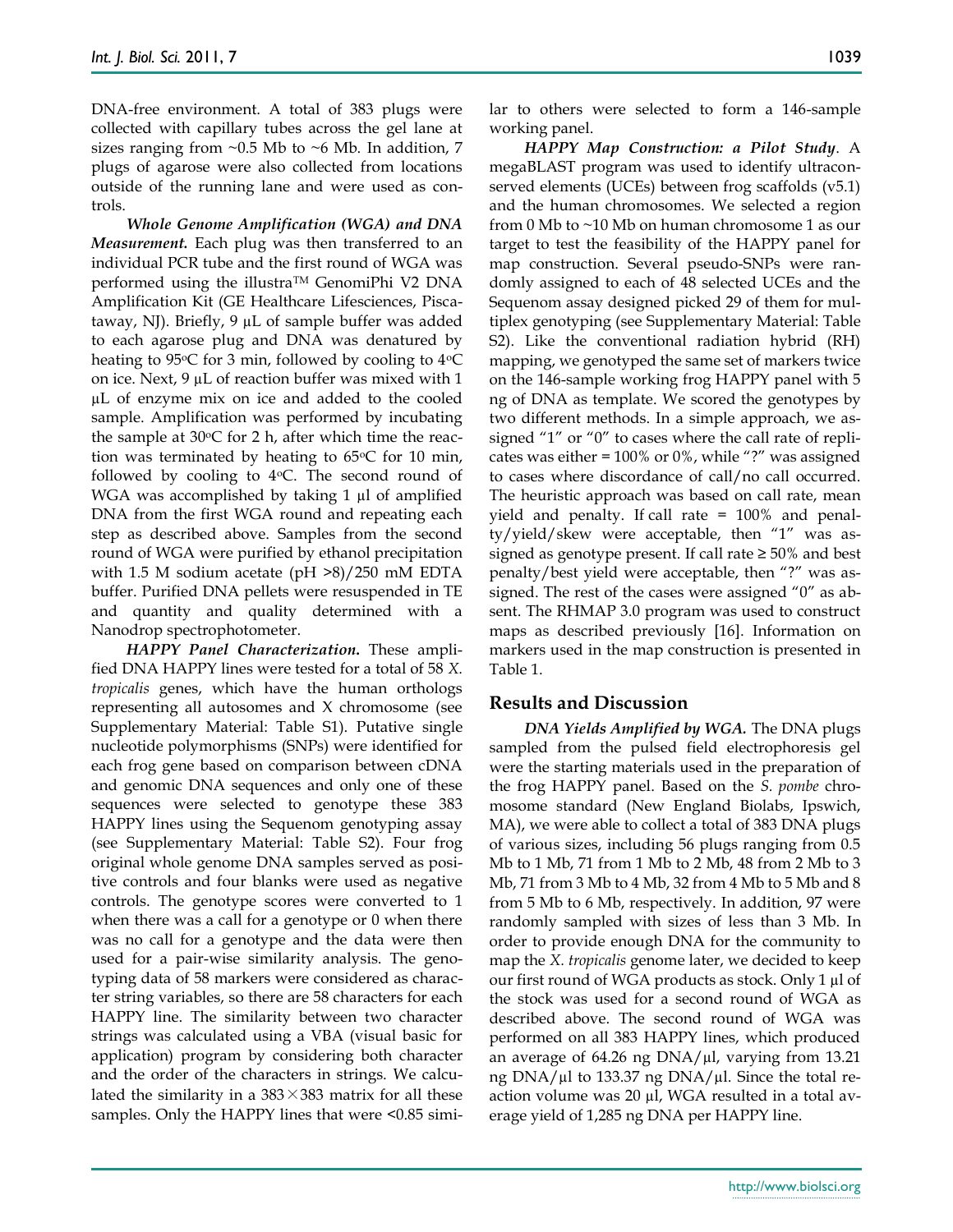| UCE ID          | RR       | UCE size | Identity % | <b>Build 37.1</b> |          | V7.1           |          | V5.1       |          |
|-----------------|----------|----------|------------|-------------------|----------|----------------|----------|------------|----------|
|                 |          |          |            | HSA1              | Location | <b>XTS</b>     | Location | <b>XTS</b> | Location |
| Linkage group 1 |          |          |            |                   |          |                |          |            |          |
| S296794         | 19.4     | 83       | 93         | $\mathbf{1}$      | 955673   | 7              | 82896424 | 296        | 764590   |
| S57859          | 15.1     | 147      | 80         | $\mathbf{1}$      | 1248188  | 7              | 89448293 | 57         | 2338758  |
| S57871          | 14.9     | 125      | 80         | $\mathbf{1}$      | 1479240  | 7              | 83744355 | 57         | 3039740  |
| S160389         | 18.2     | 93       | 83         | $\mathbf{1}$      | 1956955  | 7              | 84645195 | 160        | 5912     |
| S160377         | 23.5     | 612      | 85         | $\mathbf{1}$      | 2160467  | $\overline{7}$ | 84947775 | 160        | 316024   |
| S160391         | 12.5     | 67       | 86         | $\mathbf{1}$      | 2319713  | $\overline{7}$ | 85619891 | 160        | 995945   |
| S342347         | 15       | 63       | 87         | $\mathbf{1}$      | 2525313  | 7              | 97677337 | 342        | 252045   |
| S342315         | 18.6     | 388      | 80         | $\mathbf{1}$      | 3028645  | 7              | 97136469 | 342        | 796885   |
| S119425         | $20\,$   | 129      | $84\,$     | $\mathbf{1}$      | 3563352  | 7              | 96381276 | 119        | 1872405  |
| S266298         | 18.3     | 133      | 81         | $\mathbf{1}$      | 6196795  | $\overline{7}$ | 93520548 | 266        | 956203   |
| S830158         | 17.2     | 61       | 88         | $\mathbf{1}$      | 6206330  | 7              | 80088486 | 830        | 178118   |
| S119420         | 15.5     | 62       | 87         | $\mathbf{1}$      | 6642302  | $\overline{7}$ | 94535051 | 119        | 52808    |
| S119391         | 15.4     | 200      | 82         | $\mathbf{1}$      | 6681468  | $\overline{7}$ | 94592957 | 119        | 111777   |
| S119371         | 22.9     | 257      | 83         | $\mathbf{1}$      | 7394747  | 7              | 95439127 | 119        | 917928   |
| S119414         | 14       | 113      | 82         | $\mathbf 1$       | 7863756  | 7              | 96208705 | 119        | 1696764  |
| S341348         | 13.5     | 68       | 86         | $\mathbf{1}$      | 8029469  | $\overline{7}$ | 91619174 | 341        | 758071   |
| S341342         | 14.4     | 58       | 91         | $\mathbf{1}$      | 8398055  | 7              | 91300336 | 341        | 435537   |
| S689021         | 13.6     | 115      | 86         | $\mathbf{1}$      | 8845371  | 7              | 81804456 | 689        | 543407   |
| S160396         | 12       | 208      | 85         | $\mathbf{1}$      | 8926539  | 7              | 81748522 | 160        | 1936586  |
| S160400         | 20.6     | 152      | 82         | $\mathbf{1}$      | 9416567  | 7              | 86308632 | 160        | 1688790  |
| Linkage group 2 |          |          |            |                   |          |                |          |            |          |
| S34181          | 15.8     | 118      | 84         | $\mathbf{1}$      | 3327945  | 5              | 16805411 | $34\,$     | 199580   |
| Not used        |          |          |            |                   |          |                |          |            |          |
| S689042         | 8.3      | 126      | 86         | $\mathbf{1}$      | 860208   | 7              | 82198263 | 689        | 139505   |
| S182677         | 9        | 108      | 84         | $\mathbf{1}$      | 935066   | 5              | 11303509 | 182        | 71880    |
| S119431         | 4.1      | 48       | 89         | $\mathbf{1}$      | 3656842  | 7              | 96262590 | 119        | 1751374  |
| S266312         | $\theta$ | 89       | 83         | $\mathbf{1}$      | 6100707  | 7              | 93375598 | 266        | 1102680  |
| S694108         | 82.4     | 71       | 87         | $\mathbf{1}$      | 6206723  | 3a             | 4104079  | 694        | 573375   |
| S266308         | 2.1      | $54\,$   | 88         | $\mathbf{1}$      | 6601968  | 7              | 94427876 | 266        | 58320    |
| S119378         | 6.9      | 132      | 88         | $\mathbf{1}$      | 7730968  | 7              | 95989531 | 119        | 1475040  |
| S1536311        | 5.5      | 71       | 87         | $\mathbf{1}$      | 7797086  | 230            | 6128     | 1536       | 14718    |

**Table 1.** UCE marker ID, retention rate (RR) and their locations on human chromosome 1 (HSA1) and *X. tropicalis* scaffolds  $(XTS)$ .

Others have reported higher yields of DNA after WGA. For example, Balogh et al. [17] observed an average yield of 225–350 ng/ µl with 50–500 pg of input DNA after using the GenomiPhi Amplification Kit (Amersham Biosciences). Several reasons might explain the relatively low WGA yield in our present study. First, we did not carry out gamma-irradiation or ultrasonic shearing to break chromosomes into fragments. Chromosome breakage might be only induced during lysis and pulsed field electrophoresis, thus limiting the amount of DNA released from the strings and causing low DNA flows in the gel. This might also provide initial evidence to support that each HAPPY line contains a random subset of frog genome, rather than whole genome content. Second,

we used only 1  $\mu$ l of DNA from the first round of WGA and proceeded to the second round of WGA. As such, we didn't really know how much DNA was input – it could be much lower than 50 pg. Lastly, we used ethanol precipitation to purify WGA products, which may have resulted in loss of some amplified DNA during the purification process. As shown in Figure 1A, HAPPY lines sampled between 2 – 3 Mb in size yielded an average 1,737 ng/line, which was the highest (P<0.05) amount of amplified DNA produced, followed by sample sizes of  $3 - 4$  Mb  $(1,307 \text{ ng/line})$ , <1 Mb (1,289 ng/line) and 1 – 2 Mb (1,256 ng/line). The HAPPY lines sampled at 4 – 5 Mb and random <3 Mb in size gave the lowest  $(P<0.05)$  yields of WGA DNA with 1,097 ng/line and 1,132 ng/line, respec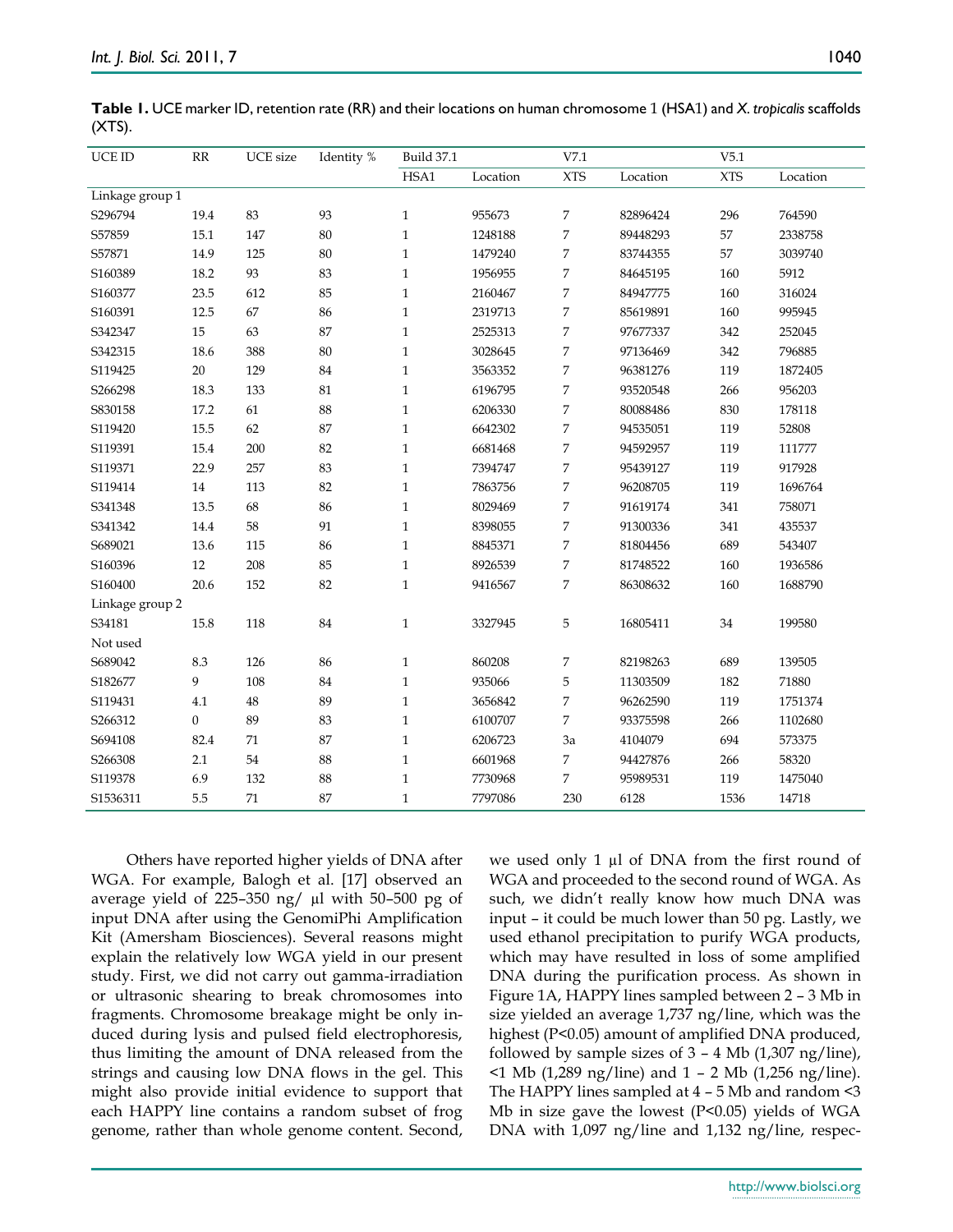tively. Samples collected between 5 – 6 Mb resulted in an average of 1,239 ng WGA DNA per line.

The WGA procedure was also explored in RH panel amplification [18]. The authors performed two separate WGA amplifications of 10 ng of DNA each of one clone of their canine panel RHDF5000 and analyzed the presence in the amplified DNA of 74 markers known to be present and 18 known to be absent from the original DNA. Among 74 positive markers, the authors found 73 present in one of the amplified DNA samples, while none of the 18 negative markers were detected. In the second amplified DNA sample, the 74 positive markers were all present, whereas all of the 18 negative markers were absent. This indicated that WGA is a reliable method. The team also observed no loss of markers upon two successive amplifications. As such, we feel confident to claim that the second round of WGA on our HAPPY panel would not generate any significant loss or bias from the original round of WGA amplifications.

*Marker Retention Rate.* A total of 58 gene markers were genotyped on these 383 HAPPY lines using the Sequenom assay in two multiplex sets. As shown in Supplementary Material: Table S1, most of these genes are well distributed among human autosomes and X chromosome and are more than 10 Mb apart, except for two genes on human chromosome 14, three genes on 17 and two genes on X that are less than 6 Mb apart. Fortunately, we were able to find orthologs of all of these human genes in the newest assembly of the *X. tropicalis* genome (v7.1), including 12 on scaffold 1, 9 on scaffold 2, 7 on scaffold 6, 5 on scaffold 4, 4 each on scaffolds 5, 7, 8 and 9, 3 on scaffold 3, and only one each on scaffolds 10, 35, 83, 181, 532 and 656, respectively. The scaffolds 1 to 10 on the newest assembly are very likely to represent 10 chromosomes in *X. tropicalis*. Only two genes (PNN and MGA) had a physical distance of less than 0.5 Mb, while the remaining genes are separated by at least 3 Mb up to 74 Mb (Supplementary Material: Table S1).

The HAPPY retention rate was calculated as the percentage of markers per line. Among 383 HAPPY lines genotyped on these 58 markers, only one line had a marker retention rate of 0%. For the remainder of the HAPPY lines, the rate varied from 1.72% to 87.93%, but averaged 14.90%. A total of 157 HAPPY lines had a retention rate of  $\langle 10\%$  and 20 samples had a retention rate of  $>40\%$ . As shown in Figure 1B, the sampled fragment size had a significant effect on the marker retention rate. In particular, the HAPPY lines sampled with fragments of 4 – 5 Mb in length had a more than double the marker retention rate (27.2%) compared to lines less than 3 Mb in size (10.2% to 12%) (P<0.05) and nearly twice the figure compared to lines with  $3 - 4$  Mb in size (13.8%) (P<0.05). The marker retention rate further increased to 45.5% when the HAPPY lines were sampled with fragments ranging from 5Mb to 6 Mb in size (Figure 1B) (P<0.05).

**Figure 1.** Effects of sampled fragment sizes on WGA yields (A) and marker retention rate (B). Data are presented as least square means ± standard error. The bars without common letters are significantly different (P<0.05).

Marker retention rate remained very high (over 96%) for most of the 58 markers genotyped on four frog positive controls, because they represent whole genome DNA (Figure 2A). In contrast, 51 of these 58 genes had a 20% call rate in the HAPPY lines (Figure 2B). The remaining 7 genes include one close to 90% (GanS345) and six between 20% and 45% (Abrs423, CatS372, KinS11#2, NrlS972, Sri104 and TazS1144). The overall retention rate was 21.7% for all 58 genes in our original HAPPY panel. Hukriede and colleagues [19] formed a total of 93 RH lines to map the zebrafish genome. Among them, 81 were derived from a 5,000-rad irradiation dose and 12 from a 4,000-rad dose. After genotyping a total of 1,055 markers on the RH panel, the authors observed an overall retention rate of ≈22%. Therefore, we would speculate that our HAPPY panel would be equivalent to a RH panel with a 5,000-rad irradiation dose.

Based on the genotyping characters (1 as presence or 0 as absence) of 58 markers, we calculated the marker similarity among 383 HAPPY lines using a VBA (visual basic for application) program, which

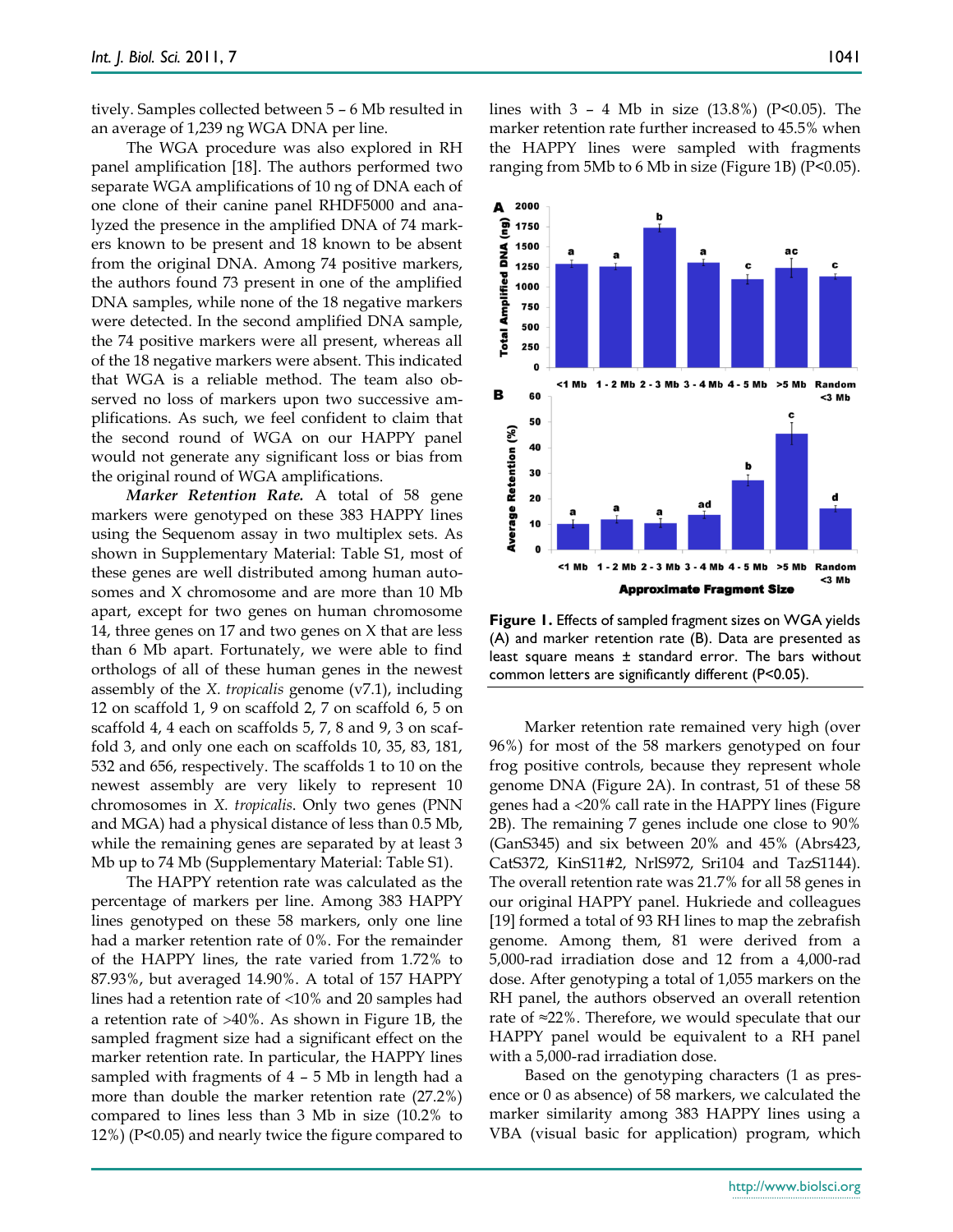considers both characters and their orders between a pair of strings/HAPPY lines. We then selected 146 lines that were <0.85 similar to others and formed a working panel assuming that they randomly represent subsets of the frog whole genome. In order to have enough DNA for mapping a large number of markers on the HAPPY working panel, DNA amplification was achieved again using WGA with the illustraTM GenomiPhi V2 DNA Amplification Kit (GE Healthcare Lifesciences, Piscataway, NJ). Briefly, 2 individual reactions each with 1µl of stock DNA were separately amplified following the manufacturer's instructions. After amplification, products were pooled in order to balance any bias that could have occurred during the amplification process. These pooled samples were subsequently purified with the DNA Clean & Concentrator kit (Zymo Research, Irvine, CA). The frog working panel of 146 lines was then used in construction of a pilot HAPPY map in the present pilot study described below.

*HAPPY Mapping Using UCE Markers.* Ultraconserved elements (UCEs) are nucleotide sequences that show extreme evolutionary conservation between two or more distinct species. In order to identify UCEs in the current *X. tropicalis* genome assembly, we used the human genome as our reference. The human build 37.1 contains 219 contigs (including 29 unassigned in the assembly), while frog v5.1 consists of 4,297 assembled scaffolds. As such, a local MegaBLAST was set up to run each of these 4,297 frog scaffolds against all human 22 autosome, X and Y chromosome assemblies. We used the "aligned length x sequence similarity  $(\%) = 25''$  as an arbitrary cut-off score for collecting the UCEs between human and frog, which requires at least an aligned length of 25 bp with 100% identity. After removal of UCE repeats, 51,498 putative UCE orthologs were established between human and frog (data not shown). We selected 29 UCEs that span a region of 860,330 – 9,416,416 bp on human chromosome 1 as markers for this pilot study to test the feasibility of our working HAPPY panel for map construction of *X. tropicalis* genome. The locations of UCE markers on human chromosome 1 as well as on frog scaffolds are listed in Table 1.



**Figure 2.** Marker retention rate on whole genome DNA samples (A) and HAPPY lines (B).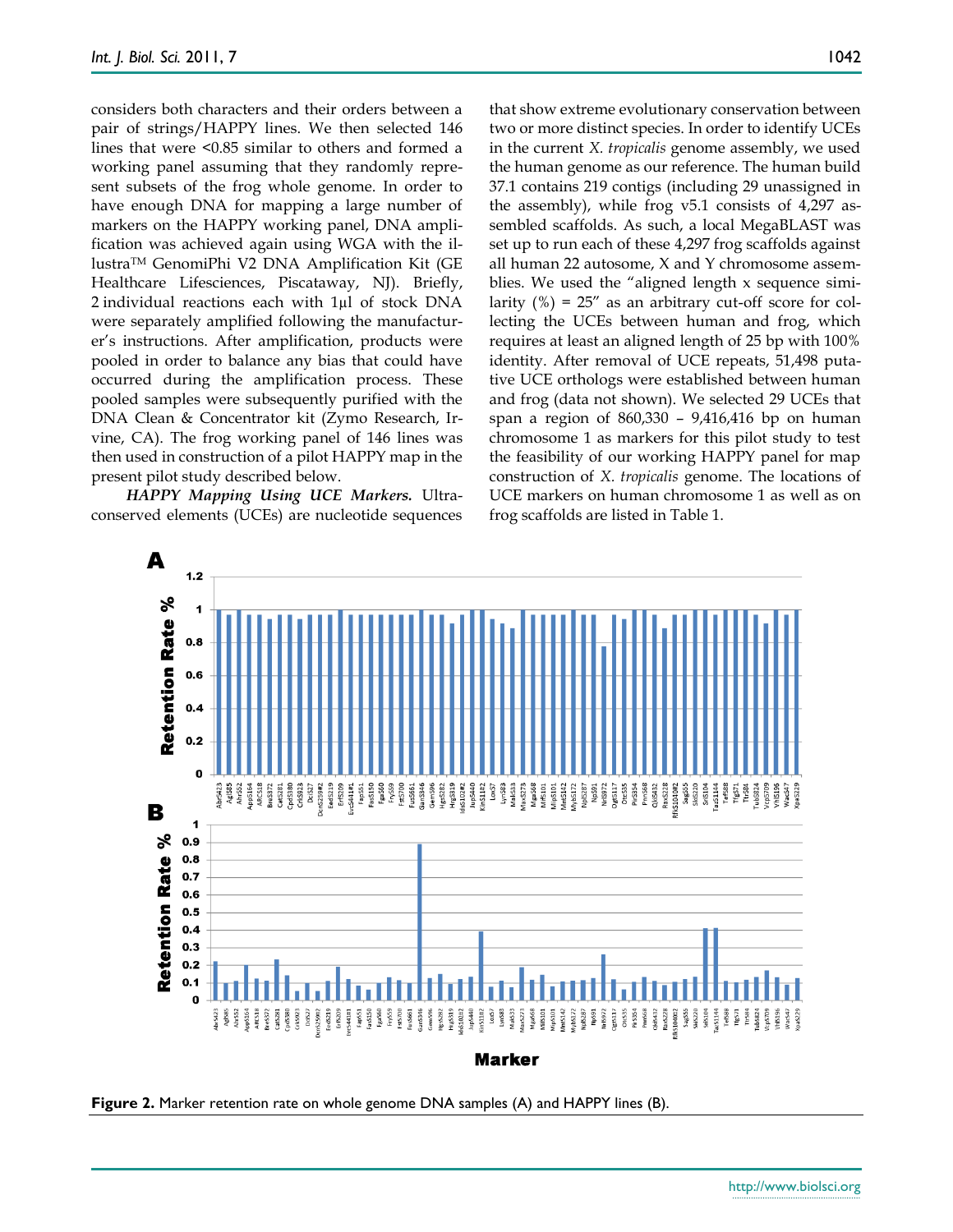|                | <b>Dataset 3</b>         | <b>Reference Chromosome</b> |                  | <b>Dataset 2</b><br><b>Markers Positions</b> |        |  |
|----------------|--------------------------|-----------------------------|------------------|----------------------------------------------|--------|--|
|                | <b>Markers Positions</b> | <b>Markers</b>              | <b>Positions</b> |                                              |        |  |
| \$830158       | 80088486                 | \$296794                    | 955673           | <b>S341342</b>                               | 0      |  |
| \$160396       | 81748522                 | \$57859                     | 1248188          | <b>S341348</b>                               | 1.027  |  |
| \$689021       | 81804456                 | <b>S57871</b>               | 1479240          | \$830158                                     | 1.462  |  |
| \$296794       | 82896424                 | \$160389                    | 1956955          | <b>S266298</b>                               | 2.44   |  |
| <b>S57871</b>  | 83744355                 | <b>S160377</b>              | 2160467          | \$689021                                     | 3.381  |  |
| \$160389       | 84645195                 | \$160391                    | 2319713          | \$160396                                     | 3.087  |  |
| \$160377       | 84947775                 | \$342347                    | 2525313          | \$160400                                     | 4.546  |  |
| \$160391       | 85619891                 | \$342315                    | 3028645          | \$160391                                     | 5.327  |  |
| \$160400       | 86308632                 | <b>S119425</b>              | 3563352          | \$160377                                     | 5.978  |  |
| \$57859        | 89448293                 | \$266298                    | 6196795          | \$160389                                     | 6.46   |  |
| S341342        | 91300336                 | \$830158                    | 6206330          | S296794                                      | 7.387  |  |
| \$341348       | 91619174                 | \$119420                    | 6642302          | \$119420                                     | 8.032  |  |
| \$266298       | 93520548                 | \$119391                    | 6681468          | \$119391                                     | 8.173  |  |
| \$119420       | 94535051                 | \$119371                    | 7394747          | \$119371                                     | 8.79   |  |
| \$119391       | 94592957                 | <b>S119414</b>              | 7863756          | <b>S119414</b>                               | 9.528  |  |
| \$119371       | 95439127                 | \$341348                    | 8029469          | <b>S119425</b>                               | 9.952  |  |
| <b>S119414</b> | 96208705                 | \$341342                    | 8398055          | \$342315                                     | 10.71  |  |
| \$119425       | 96381276                 | \$689021                    | 8845371          | \$342347                                     | 11.193 |  |
| \$342315       | 97136469                 | \$160396                    | 8926539          | <b>S57871</b>                                | 11.773 |  |
| <b>S342347</b> | 97677337                 | \$160400                    | 9416567          | <b>S57859</b>                                | 12.445 |  |

**Figure 3.** UCE marker locations and orders on human chromosome 1 (Reference chromosome) as compared to their locations and orders on our frog HAPPY map (Dataset 2) and frog genome assembly v7.1 (Dataset 3).

These 29 UCE markers were genotyped on the working panel of 146 HAPPY lines with one multiplex set using the Sequenom assay. Among them, seven markers had a retention rate of  $\langle 10\%$  and one marker reached a retention rate of  $> 80\%$  (Table 1). As such, they were excluded from further analysis. Therefore, the remaining 21 UCE markers were used for map construction. In frog assembly v5.1, these 21 UCEs were distributed in scaffolds 34, 57, 119, 160, 266, 296, 341, 342, 689 and 830, respectively (Table 1). Statistical analysis using the RH2PT program of the RHMAP 3.0 package [20] assigned these 21 UCE markers to 2 linkage groups on the basis of a two-locus LOD score of at least 4.0, including 20 markers in group 1 and one marker in group 2. Just recently, we also finished identification of UCEs in the frog assembly v7.1. Interestingly enough, these UCE markers in group 1 were assigned to scaffold 7, while the marker in group 2 was assigned to scaffold 5 (Table 1). The results indicate that our HAPPY assignment of markers supports the newest assembly of *X. tropicalis* genome v7.1, which integrated 9 scaffolds in v5.1 into a large scaffold in v7.1.

The target region between human chromosome 1 and frog scaffold 7 rearranged during evolution based on these 20 UCE markers linked in group 1 (Figure 3). Genome assembly comparison of marker locations and orders revealed ten putative conserved segments between human (Build 37.1) and frog  $(v7.1)$  in the region. In the present study, a conserved segment is defined as a genome region in which UCE content and order are parallel, either in the same or in the opposite orientation between frog and human. Using the RHMAXLIK program of the RHMAP 3.0 package [20], we ordered the same set of 20 UCE markers into a first frog HAPPY map with a total length of 12.45 centihaps (cH) (Figure 3), which should be equivalent to centiRays (cR) in radiation hybrid mapping. Interestingly, alignment of our frog HAPPY map with the human genome assembly found only eight tentative conserved segments between them instead of ten identified above based on the comparison of genome assemblies. We believed that our HAPPY map might have resulted in superior marker order, because they are consistent with the locations on each scaffold assembled in v5.1 (Table 1 and Figure 3). Figure 3 was